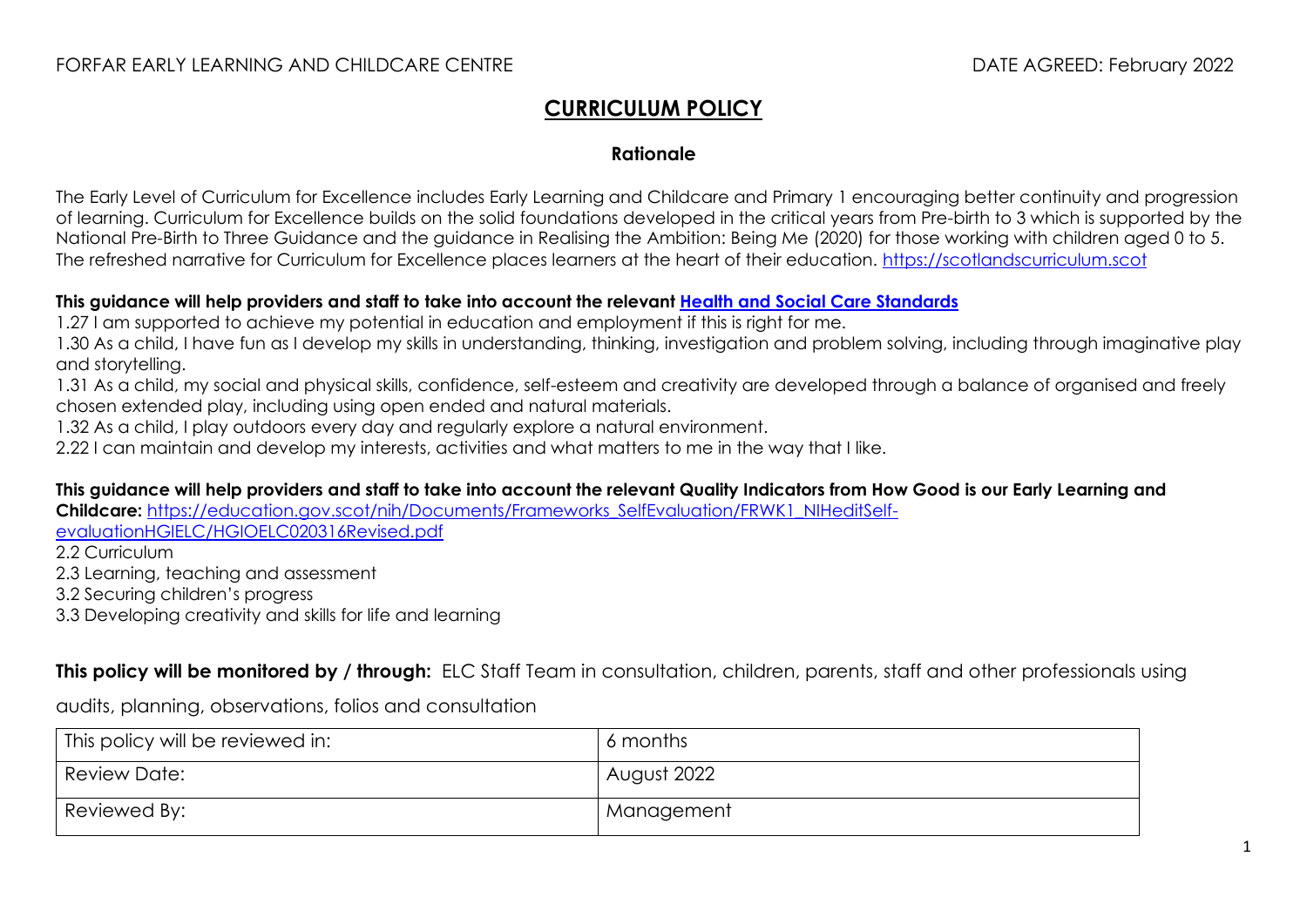| <b>AIMS</b>                                                                                                                                                                                                                                                                                                                                                                                                                                                                                                                                                                                                                                                                                                                                                                                                                                                                            | <b>OUTCOMES</b>                                                                                                                                                                                                                                                                                                                                                                                                                                                                                                                                                                                                                                                                                                                                                                                                                                                                                                                                                                                                                                                                                                   | <b>IMPLEMENTATION</b>                                                                                                                                                                                                                                                                                                                                                                                                                                                                                                                                                                                                                                                                                                                                                                                                                                                                                                                                                                                                                                                                                                                                                                                                                                                                              |
|----------------------------------------------------------------------------------------------------------------------------------------------------------------------------------------------------------------------------------------------------------------------------------------------------------------------------------------------------------------------------------------------------------------------------------------------------------------------------------------------------------------------------------------------------------------------------------------------------------------------------------------------------------------------------------------------------------------------------------------------------------------------------------------------------------------------------------------------------------------------------------------|-------------------------------------------------------------------------------------------------------------------------------------------------------------------------------------------------------------------------------------------------------------------------------------------------------------------------------------------------------------------------------------------------------------------------------------------------------------------------------------------------------------------------------------------------------------------------------------------------------------------------------------------------------------------------------------------------------------------------------------------------------------------------------------------------------------------------------------------------------------------------------------------------------------------------------------------------------------------------------------------------------------------------------------------------------------------------------------------------------------------|----------------------------------------------------------------------------------------------------------------------------------------------------------------------------------------------------------------------------------------------------------------------------------------------------------------------------------------------------------------------------------------------------------------------------------------------------------------------------------------------------------------------------------------------------------------------------------------------------------------------------------------------------------------------------------------------------------------------------------------------------------------------------------------------------------------------------------------------------------------------------------------------------------------------------------------------------------------------------------------------------------------------------------------------------------------------------------------------------------------------------------------------------------------------------------------------------------------------------------------------------------------------------------------------------|
| To promote a child-centred<br>$\bullet$<br>approach where learning is<br>relevant, meaningful and based<br>firmly on play and active<br>learning using responsive and<br>intentional planning<br>approaches and ensure Equity<br>to all children and families<br>Having a key role in creating an<br>inspiring curriculum which<br>provides motivating learning<br>provocations and appropriate<br>challenge for all children.<br>Informed by the child's actions,<br>emotions and words build on<br>prior knowledge, skills and<br>experiences in order to ensure<br>appropriate pace, challenge<br>and progression in children's<br>learning.<br>To provide high quality<br>experiences, interactions and<br>learning environment:<br>What needs to stay to reinforce<br>learning and development<br>What needs to change to<br>$\bullet$<br>inspire new learning and<br>development | Children take ownership of their own<br>learning and are supported by skilful<br>practitioners<br>The curriculum offers children interactions,<br>$\bullet$<br>experiences and spaces that are<br>developmentally appropriate.<br>The curriculum is engaging and active<br>$\bullet$<br>with challenging opportunities which are<br>relevant for each child<br>Expectations and standards are shared<br>with children, staff and families<br>Staff are able to use knowledge of child<br>$\bullet$<br>development in order to provide<br>developmentally appropriate experiences<br>An ethos is established in which staff have<br>a shared understanding of pedagogy and<br>are ready to engage in professional<br>reflection<br>Children have rich, relevant experiences<br>to enhance and extend their learning<br>through play in both the indoor and<br>outdoor environments<br>Staff interactions are well planned to<br>develop children's learning<br>The curriculum provides open-ended<br>$\bullet$<br>experiences and materials to allow more<br>exploration.<br>Shared vision and values underpin the | Using observations and interpretations of the<br>child's actions, emotions and words to inform<br>responsive planning and provocations.<br>Use key national and local guidance<br>(Curriculum for Excellence, Realising the<br>Ambition, Angus Council Pedagogical<br>Documentation Policy)<br><b>Early Level Curriculum for Excellence:</b><br>$\bullet$<br>Education Scotland - supporting early level<br>National pre-birth to three guidance:<br><b>Education Scotland - Pre-Birth - Three</b><br><b>Realising the Ambition: Being me: Education</b><br>Scotland - Realising the Ambition: Being Me<br>Follow guidance in Health & Social Care<br>Standards 1.27, 1.30, 1.31, 1.32 & 2.22: Health<br>and Social Care Standards (2017)<br>How Good is Our Early Learning and Childcare<br>Quality Indicators - 2.2, 2.3, 3.2, and 3.3<br>Staff engage with curriculum development<br>and have an understanding of how to<br>effectively facilitate children's learning<br>Time is prioritised to audit and review<br>curriculum delivery with all staff, children and<br>families and appropriate action taken<br>Planning, assessment through observation and<br>tracking and monitoring should ensure<br>continuity and progression of learning.<br>Staff should have an understanding of the |
| To establish strong connections<br>with children, families and the                                                                                                                                                                                                                                                                                                                                                                                                                                                                                                                                                                                                                                                                                                                                                                                                                     | delivery of an appropriate curriculum<br>relevant to the local community                                                                                                                                                                                                                                                                                                                                                                                                                                                                                                                                                                                                                                                                                                                                                                                                                                                                                                                                                                                                                                          | Curriculum rationale in their setting and how it<br>impacts on their practice                                                                                                                                                                                                                                                                                                                                                                                                                                                                                                                                                                                                                                                                                                                                                                                                                                                                                                                                                                                                                                                                                                                                                                                                                      |